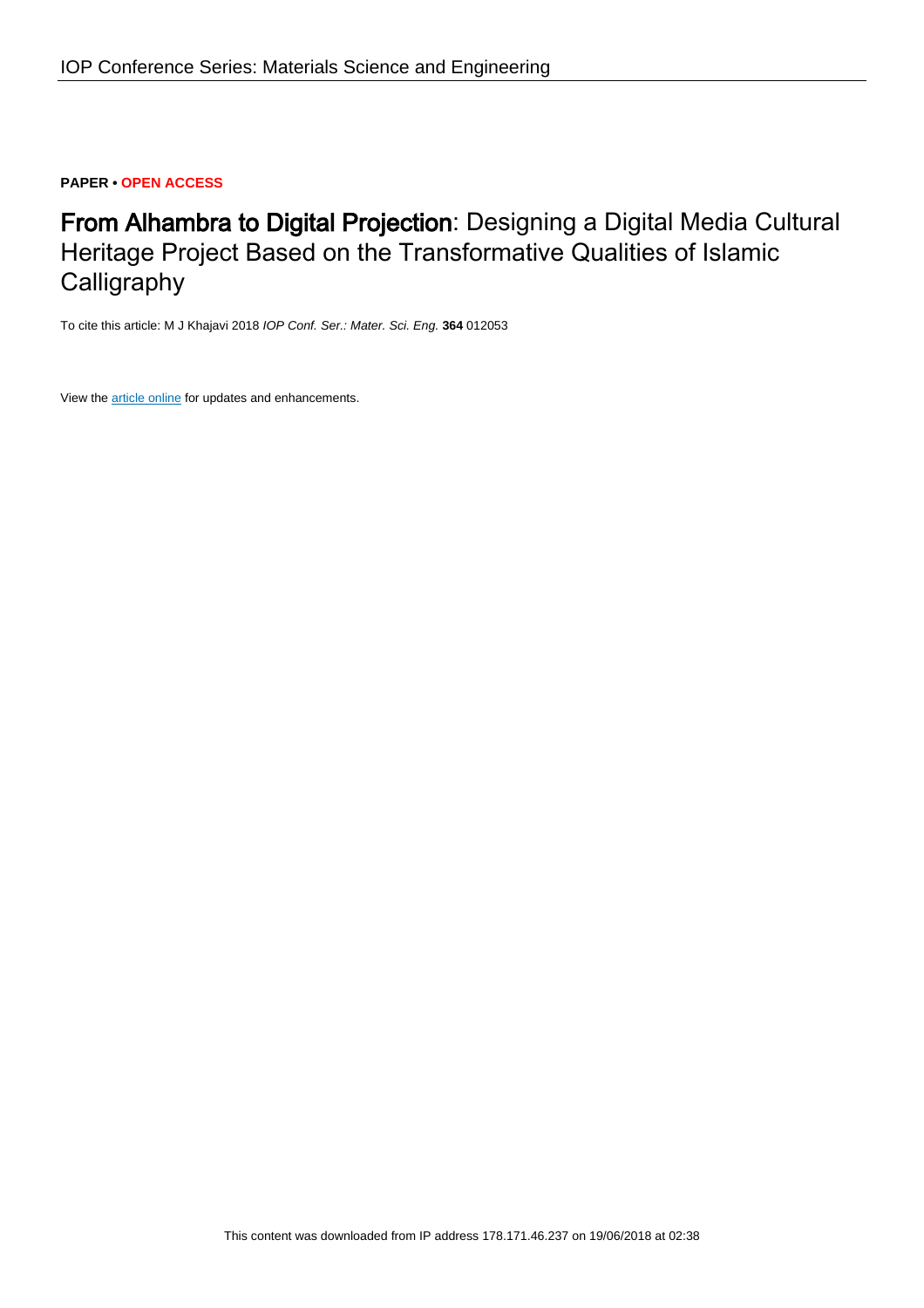## **From Alhambra to Digital Projection:** Designing a Digital Media Cultural Heritage Project Based on the Transformative Qualities of Islamic Calligraphy

#### **M J Khajavi**

Associate professor Faculty of Media, Volda University College, Norway

E-mail: khajavi@hivolda.no

**Abstract**. This paper traces how the design of a new media cultural heritage project was inspired by the transformative qualities found in many specimens of Islamic calligraphy. As certain scholars have pointed out, Islamic art is filled with examples of letters and words that appear to transform into things other than text. Indeed, such transformative qualities can be seen across the Islamic world and on a diverse range of artefacts, including the epigraphs on the walls of the Alhambra palace and the religious texts on Ottoman Turkish scrolls written in *ghubār* (which literary means "dust" in Arabic) script. In this paper, the author outlines two broad types of transformative qualities that can be distinguished in many specimens of Islamic calligraphic art, namely, the metamorphosis of the form and the transformation of the function of the letters and words. The paper then demonstrates how, inspired by such transformative qualities, the designers of a cultural heritage project created a calligraphic installation for museums and galleries in which letters are transformed from text to image and vice versa. Using a projection mapping system, words are transformed into images devoid of any semantic meaning, and then revert back into readable text again. Finally, the paper investigates how the transformation of the function of calligraphy renders readability a transitory process in this artwork, and how the technique used in the creation of this artwork can be applied to cultural heritage sites as an educational and entertainment tool.

#### **1. Introduction**

The Alhambra, a palatial city in Granada, Spain, contains examples of some of the more visually complex ornamentation found in Islamic art. Constructed in the 14<sup>th</sup> century on the remains of a Roman fortress by the Nasrids (r. 1238–1492), the last Arab Muslim dynasty that ruled parts of the Iberian Peninsula, its magnificent stalactite-like *muqarnas<sup>1</sup>* ceilings and its geometric tessellations—which famously were a source of inspiration for M. C. Escher (1898–1972)—exemplify Islamic artisanship at its finest. The carefully-designed details of the arabesques that decorate the interiors of the palaces and chambers at Alhambra are particularly mesmerizing to any visitor to this world heritage site. Moreover, visitors to the Alhambra may note that the interior walls of several of its chambers are decorated with calligraphic inscriptions.

The Arabic epigraphs in the Alhambra have been the subject of numerous scholarly investigations. These include detailed analyses of the signification and meaning of both the Qur'anic and the secular poetic inscriptions (see, for example, Grabar [1] and Bush [2]). In this article, I do not intend to discuss the religious and poetic content of these epigraphs. Rather, I take their style of writing as my point of departure. Central to the discussion in this article are some of the calligraphic inscriptions on the walls of the Alhambra, in which words and vegetal decorations appear to blend. Written in a style of calligraphy known as foliated *Kufic*, the shapes of the end parts of the Arabic letters engraved on these epigraphs intertwine and transform into foliage. Indeed, the Arabic phrases on these epigraphs seem

1 Content from this work may be used under the terms of the[Creative Commons Attribution 3.0 licence.](http://creativecommons.org/licenses/by/3.0) Any further distribution of this work must maintain attribution to the author(s) and the title of the work, journal citation and DOI. Published under licence by IOP Publishing Ltd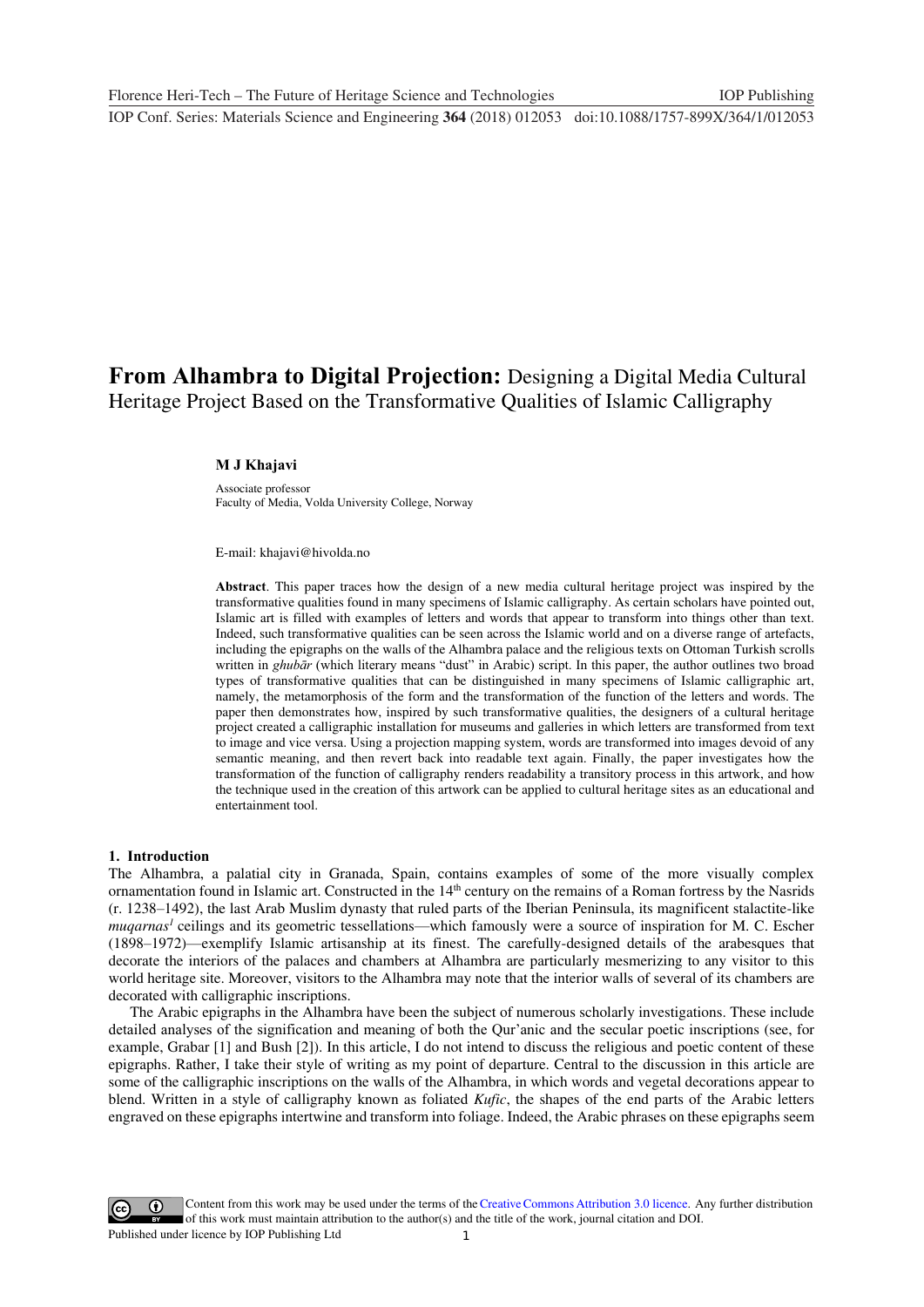to be in transformation, as they change into leaves and flowers. To an observer, these inscriptions appear as Arabic words for a moment, and then become visual decorations that blend into their vegetal backgrounds.

In fact, as scholars such as Grabar [3] and Marks [4-6] have pointed out, such transformative characteristics can be seen in many specimens of Islamic calligraphy<sup>2</sup> from different centuries and locations. Referring to the transformative quality of Islamic calligraphy, Marks polemicizes that: "throughout its history, from Konya to Khartoum, Granada to Samarkand, Islamic art is rife with text trying to become figure … as though the text could not be contained by its own bounds" [5]. In this article, I expand on Marks' discussion and distinguish two types of transformative quality in Islamic calligraphy. I then explain how a new media cultural heritage project, entitled *The Passion of Love* (2016), was designed on the basis of one of these transformative qualities.

#### **2. The Letters' Desire for Transformation in Islamic Calligraphy**

Let us now revert back to the Alhambra's epigraphs that are written in foliated *Kufic*. Kufic is one of the oldest styles used for writing in Arabic script [7], and different variations of it are found across the Islamic world [8]. These variations developed as a result of differences in regional tastes, or because of the purposes for which calligraphy was used. For example, some were more suitable for writing on paper, while others were developed solely for architectural decorations. One of these variations was foliated *Kufic*, which was most often used in the decoration of buildings. In this style of writing, the end parts of Arabic letters (the top of the vertical strokes and letter apices) break and branch out into vegetal motifs. In foliated *Kufic*, the shapes of the letters appear to metamorphose into flowers and plants. As Marks argues, this style of calligraphy seems to aspire to transformation. The words appear to be under "pressure from inside" to seek organic life and to transform into something other than text [6].

In other instances, calligraphy appears to transform into other things, such as birds and other animals. For example, on a pottery bowl from the city of Nishapur in Iran (probably created from the  $10<sup>th</sup>$  to the  $12<sup>th</sup>$  century), the letters of the Arabic word *baraka* (i.e. blessing) seem to have been transformed into birds (see Figure 1). Written in *kufic* style, the shapes of two of the letters have changed into bird-like creatures. Ettinghausen [9] calls such inscriptions "ornithomorphic" because the figures of the birds form integral parts of the words.



Figure 1- The word *baraka*, in ornithomorphic writing. The image is a drawn image of the inscription on a pottery bowl from Nishapur, Iran. The original pottery bowl is in the collection of Heeramaneck Galleries, New York.

Ornithomorphic inscriptions such as the one described above demonstrate that letters and words are not contained in their own contours in Islamic calligraphy. Rather, they desire to become alive. There are many other examples of Islamic calligraphy in which letters and words appear to transform into organic things, including humans, animals, and plants. Moreover, we can observe other specimens of Islamic calligraphic art in which transformation occurs in a different way.

In the Asian Civilizations Museum in Singapore there is an Ottoman paper scroll on which some Shi'i<sup>3</sup> invocation phrases are inscribed. The scroll is rather large (14 x 112 cm), as are the words of the invocation written on it. Looked at from the distance of a few meters, the Arabic phrases inscribed on this Ottoman scroll seem to have a texture. However, when viewed from a closer distance the magical aspect of this scroll becomes apparent. A closer inspection of the Arabic phrases in these Shi'i invocations reveals that what appeared to be the texture of the words is actually minuscule written text of the Qur'an. The Shi'i invocations on this Ottoman scroll actually contain the whole text of the Qur'an, written in the miniature-sized style of calligraphy known as *ghubār* (see Figure 2). Literally meaning dust-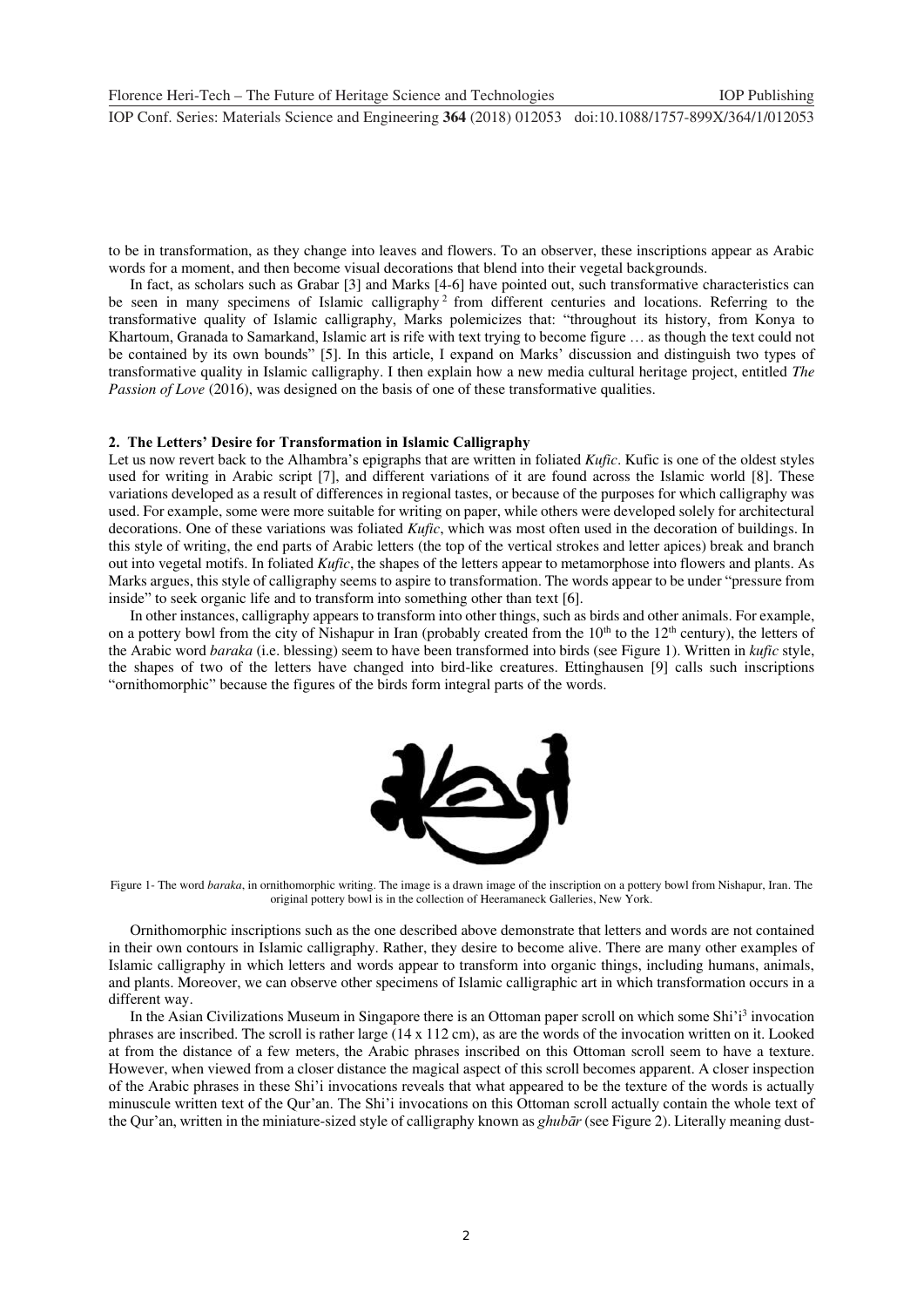

like, *ghubār* script was probably originally used for written communications sent by pigeons [10], but it was later used for other purposes, including writing miniature Qur'ans that were sometimes carried by people as a form of protection.

Figure 2- Ottoman Qur'an scroll written in *ghubār* script, 15th century, 14 x 112 cm, ink on paper, collection of the Asian Civilizations Museum, Singapore. Courtesy of the Asian Civilizations Museum in Singapore.

As the viewers move closer towards the object in this Ottoman Qur'an scroll, the Shi'i invocations reveal their hidden secret and suddenly transform into a container for the words of God, the text of the Qur'an. Both an outward and an inward transformation occurs here. The large-sized invocations become the outline for the small-sized Qur'anic text, while the smaller Qur'anic text becomes hidden (as if protected) inside the larger Shi'i phrases. This transformation reminds us of the Shi'i doctrine of *zāhir* (i.e. manifest) and *bātin* (i.e. latent). The doctrine of *zāhir* and *bātin*, which is believed by some Shi'i and Sufi<sup>4</sup> branches of Islam, holds that there is a deeper esoteric meaning<br>behind the exoteric surface of things, particularly in religious texts and in the Our'an itself [6]. Acc behind the exoteric surface of things, particularly in religious texts and in the Qur'an itself [6]. According to this belief, the esoteric meaning is not available to everyone, but only to a few. While most people of faith see only a manifest layer of meaning, there is a latent hidden layer in the Qur'an that is not readily available to most people. Hence, in the Ottoman Qur'an scroll described above, the larger words and phrases comprise the exoteric layer, and they only transform and reveal their esoteric meaning to those who inspect them carefully.

While the transformation has a religious and almost mystical signification in the above mentioned Qur'an scroll, a secular transformation occurs in the calligraphy genre of *sīyāh-mashq*. Literally meaning "black-exercise" in Persian, *sīyāh-mashq* refers to a category of calligraphic works in which a whole page is almost completely covered with calligraphy. The practice was originally used as a form of exercise for calligraphers in order to warm-up their hands, but it gradually evolved into a high caliber art form and became a collectible category of calligraphic art. Figure 3 is an example of a work of *sīyāh-mashq*.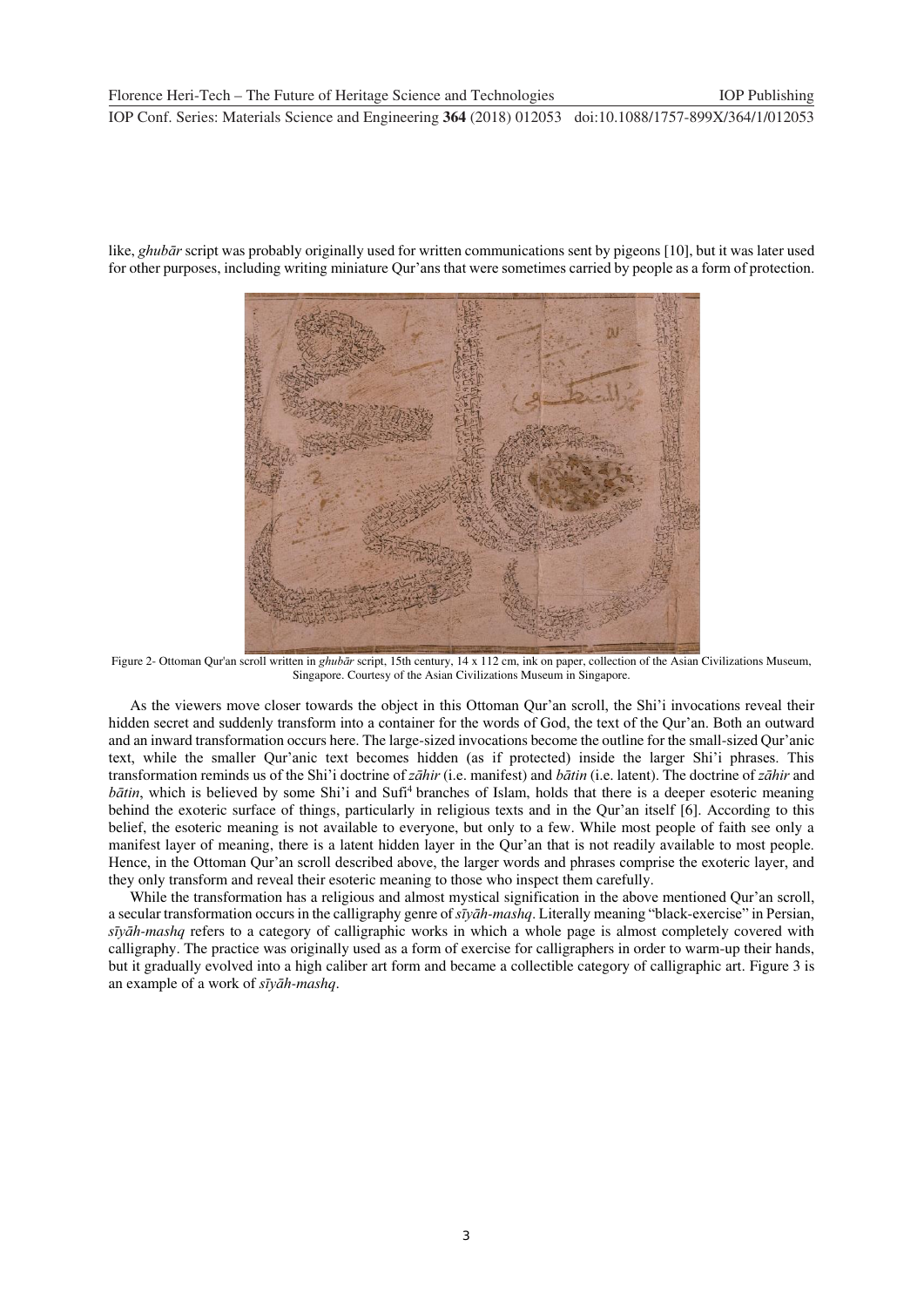

Figure 3- Bahman Panahi, *Never Got Tired of You*, 2001, page of *sīyāh-mashq*, ink on paper, 21 x 27 cm. Courtesy of Bahman Panahi.

As the figure demonstrates, letters and words are repeatedly inscribed on the page in *sīyāh-mashq* specimens, usually in an irregular manner. Different letters and words overlap and cross on sheets of *sīyāh-mashq*, rendering an arrangement of calligraphic forms that usually subsumes the semantic content of the calligraphy, and leaves little room for a reading of its literal content. While some of the letters and words on the pages of *sīyāh-mashq* are usually recognizable, and all of them are sometimes recognizable, it is rare for a meaningful phrase to be read from these sheets of calligraphic work. In fact, in many specimens of *sīyāh-mashq*, calligraphic forms appear to oscillate between being text and being an abstract image with little or no semantic signification. It can be argued that pages of *sīyāhmashq*, such as the one in Figure 3, do not invite viewers to read them as text, but rather encourage an appreciation of the aesthetic quality of their image. Similarly to the previous examples, letters and words once more appear to transform into something other than text.

In all of the four examples presented above, calligraphy appears to fluctuate between being text and being image. Although the letters and words in these examples do not literally change over time, they demonstrate a desire for transformation. They point to a reversibility between word and image in Islamic calligraphy. As Marks [6] has argued, this internal force—the desire for transformation of the letters and words in Islamic calligraphy—can best be explored in time-based media such as animation.

In her article "Calligraphic animation: documenting the invisible", Marks claims that animation is a wonderful "playing field" for the transformative qualities of Islamic calligraphy [6]. Indeed, the transformative qualities of Islamic calligraphy, some of which have been seen in the above examples, can inform the temporal behavior of Arabic writing<sup>5</sup> in time-based media. All of the calligraphic inscriptions noted in this section suggest a form of temporal behavior, a transformation of text to or from something else. While transformation is only suggested in these specimens of calligraphy, and does not literally occur, a full transformation can occur over time in time-based media. I argue that specimens of Islamic calligraphy with transformative qualities, such as those discussed in this section, can inspire the design of time-based calligraphic artworks. Later in this article, I explain how these transformative qualities have inspired the design of a digital media cultural heritage project. However, I first distinguish between two types of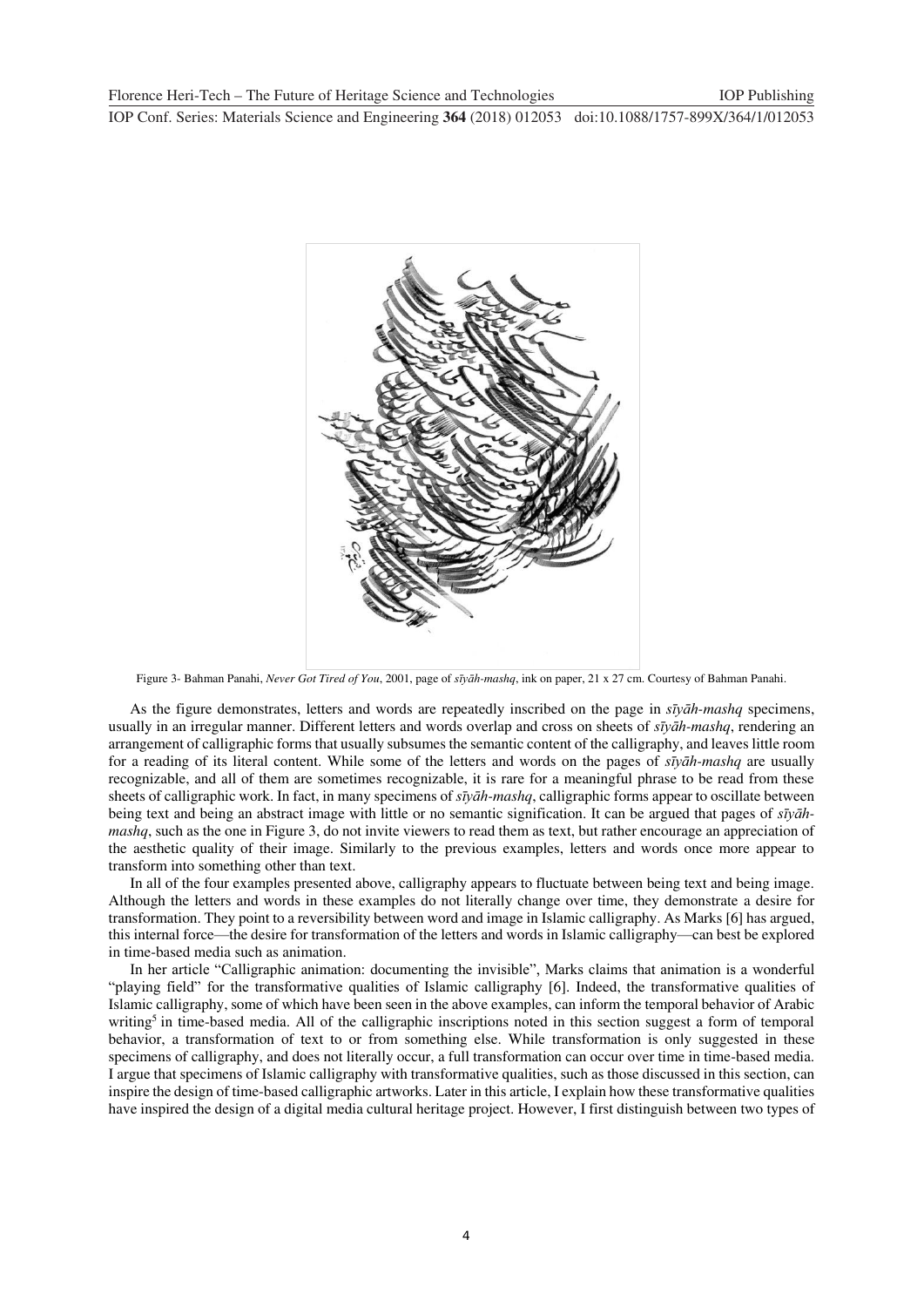transformative qualities that are observable in the examples discussed above and in many other examples of Islamic calligraphy.

#### **3. Two Types of Transformation**

The previous section presented four different examples of Islamic calligraphy in which the calligraphy appears to transform, and oscillates between text and image. In general, I argue that two similar but distinct types of transformative qualities can be observed in the above examples and in many other specimens of Islamic calligraphy. These are transformation of identity and transformation of the function of calligraphy.

In order to understand the difference between these two types of transformation, let us reconsider the examples discussed in the previous section. I began by referring to foliated *kufic* and ornithomorphic inscriptions. In these two types of calligraphy, one sees that it is indeed the shape of letters and words that appear to be in a process of transformation. In fact, it is the form of the letters that appears to change shape in these examples. This means that the contours of the letters are affected and are transfigured into organic shapes in these calligraphic styles. This clearly suggests a change or transformation in the shape of the calligraphic forms. It is because of this visual transformation in the shape of the letters that these calligraphic forms appear to oscillate between a verbal identity and a pictorial identity. In considering foliated *kufic* and ornithomorphic calligraphy, it appears that the identity of the calligraphic forms are oscillating between being text and being image in these types of inscriptions. Indeed, in such examples, the calligraphic forms seem to oscillate between having a verbal identity and a pictorial identity. Therefore, one can argue that such specimens of Islamic calligraphy suggest the transformation of the form and, consequently, of the identity of the letters and words.

However, in examples of Islamic calligraphy such as the Qur'an scroll from the Asian Civilizations Museum in Singapore and specimens of *sīyāh-mashq*, the shapes of the calligraphic forms are not in transformation. In such specimens, the shapes of the letters and words are fully preserved. For example, the shapes of the larger Arabic phrases (the Shi'i invocations) in the Ottoman Qur'an scroll do not change as one moves towards the scroll. Rather, the form of the words is intact in this specimen of Islamic calligraphy. Likewise, in *sīyāh-mashq* specimens such as that in Figure 3, while the calligraphic forms appear to oscillate between being text and being image, their shapes are preserved. I argue that in these cases it is not the form (or the identity) of the calligraphy that is in transformation, but rather its function. The term function here refers to the intended purpose for which something (in this case calligraphy) is used in a particular context. The purpose of written language is naturally expected to be the verbal communication of meaning. Therefore, we can say that the main function of writing is semantic communication. However, calligraphy transcends this as it is intended to add an aesthetic quality to writing. Nevertheless, in many contexts the function of calligraphy remains predominantly a semantic one. But in specific contexts, such as in some specimens of *sīyāhmashq*, the balance between these functions of calligraphy may shift. In such cases, the semantic function of calligraphy may be subsumed under its aesthetic function. In some *sīyāh-mashq* specimens, for example, calligraphy is completely transformed from being text with a semantic function to being an abstract image with a purely aesthetic function. In such instances, one can say that a transformation in the function of calligraphy occurs. Such transformation is clearly different from a transformation in the form and identity of calligraphy. As is demonstrated in the following section, the digital media cultural heritage installation studied in this paper (*The Passion of Love*) was made based on the second type of transformative behavior, namely transformation of the function of calligraphy.

#### **4. Transforming the Function of Calligraphy through Projection Mapping**

As the above discussion indicates, the transformation of identity and the transformation of the function of calligraphy are the two distinct types of transformation suggested in many specimens of Islamic calligraphy that this author identifies. I have argued that the balance between the functions of calligraphy shifts in many specimens of *sīyāhmashq*. Instead of having a predominantly semantic function (which is expected in written language), calligraphy comes to function primarily on an aesthetic level in these artworks, in which it therefore appears to become transformed from text into abstract image. Together with the art of *sīyāh-mashq,* this transformative quality informs the design of the digital cultural heritage installation considered in this paper. While such a transformation is only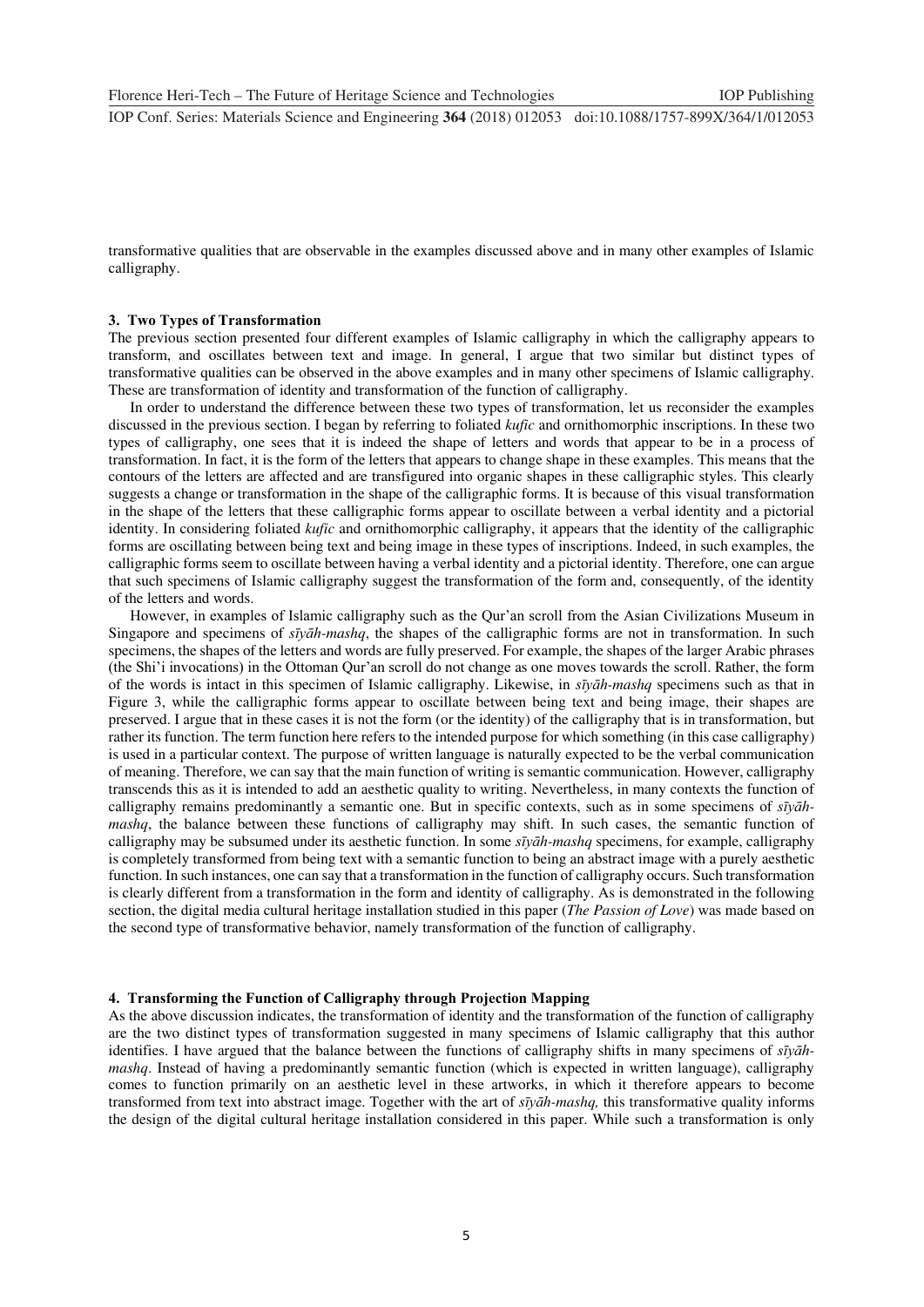suggested and does not literally occur in *sīyāh-mashq* specimens, this transformative quality can unfold over time in time-based media, as we will see below.

*The Passion of Love*, the cultural heritage project considered in this paper, is a new media installation inspired by the transformative quality of Islamic calligraphy. It includes a calligraphic sculpture made from the words of a verse of a poem by the prominent Persian poet Rūmī (1207–1273). Figure 6 shows this calligraphic sculpture. Although the calligraphic forms (i.e. the letters and words from the poem) are legible (i.e. recognizable) in this sculpture, they are not readable due to the way in which the calligraphic forms are arranged in this composition. The letters and words of this sculpture overlap and collide. This specific visual structure of calligraphic forms impedes readability, if it does not make it totally impossible. In designing this sculpture, the emphasis was clearly on the aesthetic quality of the visual composition, rather than on the communication of the verse's semantic content. This visual structure of the calligraphic sculpture encourages the viewers to enjoy the aesthetic quality of the calligraphic forms and the composition they have comprised, rather than inviting them to read the semantic content of the text. It can be argued that, like a specimen of *sīyāh-mashq*, the calligraphic forms of this sculpture have a predominantly aesthetic function. In other words, the semantic function of calligraphy is subordinated to its aesthetic function in this art piece.



Figure 4- A photograph of *The Passion of Love,* 2016, digital media installation, 90 x 60 cm, exhibited at the photography studio of Nanyang Technological University, Singapore. Copyright © M Javad Khajavi.

This calligraphic sculpture was intended to be mounted on the wall of a gallery or museum. The installation was first exhibited at the photography studio of the School of Art, Design and Media of the Nanyang Technological University in Singapore.<sup>6</sup> Figure 5 shows the technical setup for this new media installation. A projector was installed in front of the sculpture and animated visual elements were then projected onto the calligraphic sculpture—using a projection mapping technique and the computer software VPT 7 (Video Projection Tools)— through a process that added notions of movement onto the otherwise static sculpture (see Figure 6 and 6).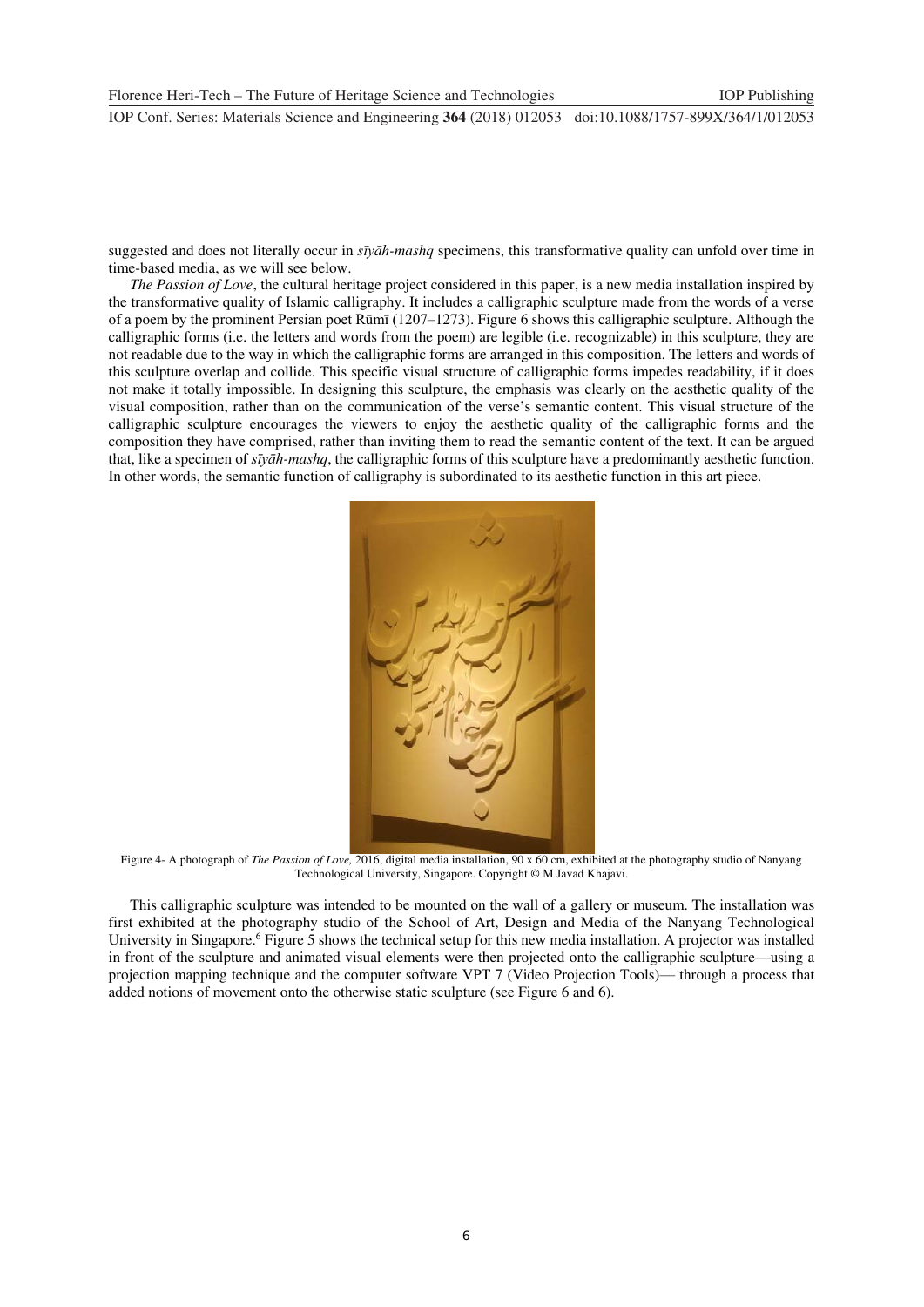

Figure 5- A diagram representing the technical setup of the digital media installation. Copyright © M Javad Khajavi.

The visuals projected directed the eyes of the viewers towards particular elements of the calligraphic sculpture (Figure 6). As the projected animation proceeded, it became clear to those viewers who could read the language that these animated elements were actually highlighting the words of the poem, one after another. They were clarifying the semantic message of the previously unreadable calligraphic forms. Thus, anyone who was able to read the language could follow the animated visuals and read the poem, which read: "This world would be engulfed in flames, if the lover's soul would speak".<sup>7</sup> Hence, the animated visuals that were projected onto the calligraphic sculpture led to a shift. In fact, the balance between the functions of the calligraphy shifted from a predominantly aesthetic function to a principally semantic one. In other words, a transformation occurred in the function of calligraphic forms due to the animated visuals that were projected onto the sculpture. This means that readability is a transitory process in this artwork. When there are no visuals projected onto the calligraphic sculpture, its semantic content is not readable. However, when the animated visuals are projected onto the sculpture, the calligraphic forms become readable and semantically meaningful. While the projection mapping technique used in this artwork is technically simple, it provides the opportunity for the viewers to see a relatively sophisticated process of shifting the balance between the functions of calligraphy.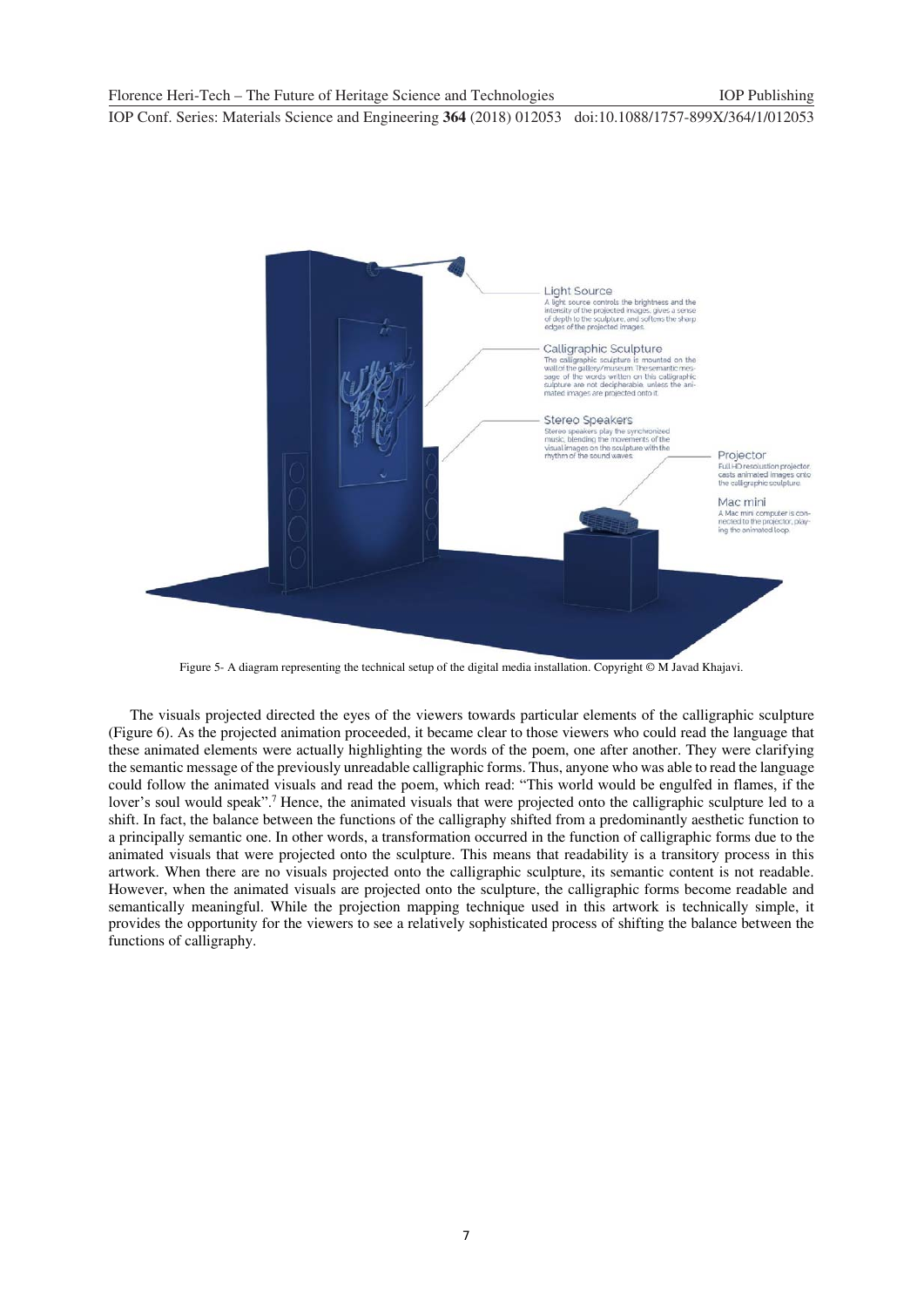

Figure 6- The animated visuals projected onto the calligraphic sculpture shift the function of the calligraphic forms from aesthetic to semantic, making the literal content of the piece available to the viewers. Copyright © M Javad Khajavi.

#### **5. Conclusion**

This article has explored how the transformative qualities of many specimens of Islamic calligraphy inform innovations in new media design. Ünlüer and Özcan rightfully argue that the "formal design solutions of past cultures can generate new innovative ideas" in new media design [12]. Their claim is particularly appropriate here, as this digital media installation received its inspiration from qualities that have existed for centuries in Islamic calligraphy. As we have seen, projection mapping was used in this digital media cultural heritage installation to activate and animate the transformative qualities that exist in many specimens of Islamic calligraphy. The design of this digital media installation was informed by examples of calligraphic art, such as *sīyāh-mashq*, in which calligraphy appears to oscillate between having a semantic and an aesthetic function.

The use of projection mapping to animate the otherwise static calligraphic forms is also of considerable importance here. Further applications of this technique can be explored in museum design and cultural heritage sites. For example, the technique can be used as an educational tool in museums to help viewers recognize the Arabic letters and words in epigraphs in which the calligraphy is written in styles that are not easily recognizable. Aside from projection mapping, other technologies such as Augmented Reality (i.e. superimposing computer-generated image on users' view of the physical world) can be used in Museums, galleries, or cultural heritage sites to transform the form or the function of epigraphs written in sophisticated styles. Clearly, such techniques can be used for educational as well as entertainment purposes. While some museums and heritage sites has started using Augmented Reality technologies to highlight Arabic words in epigraphs or to provide translation for such epigraphs, using such technologies are still limited.

Aside from these, the transformation of the form or the function of calligraphy through projection mapping can have applications in urban art. Currently, as part of a contemporary movement that experiments with Islamic calligraphy in new and innovative ways, there are many calligraphic sculptures decorating the streets, squares and public spaces in different countries, such as Qatar, United Arab Emirates, Kuwait, Iran, etc. The projection mapping technique mentioned in this paper can actually be used to add new aspects to these urban artworks, and animate such static calligraphic sculptures.